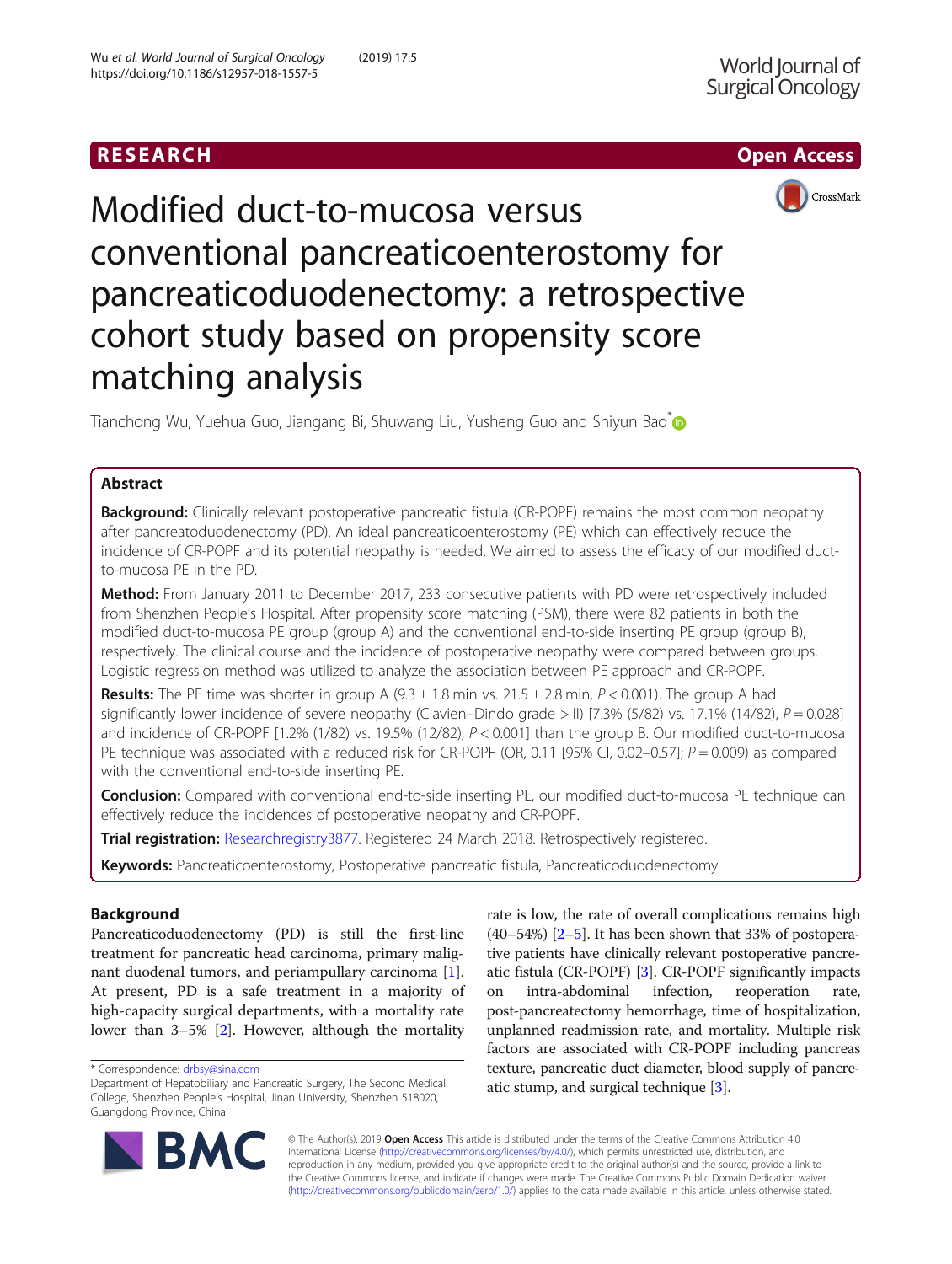The pancreaticoenterostomy (PE) technique is the crucial step in the PD operation [[4\]](#page-9-0). Several pancreatic anastomosis techniques, including end-to-end invaginated PE, duct-to-mucosa PE, conventional end-to-side inserting PE, and pancreaticogastrostomy, have been proposed and used as an alternative option for pancreatic anastomosis. In spite of this, there is no unified understanding of the pancreatic anastomosis technique which can effectively reduce the occurrence of CR-POPF and its potential complications [[5](#page-9-0)–[9\]](#page-9-0). An ideal anastomosis technique for PE should be easy to perform in any pancreatic duct size and pancreatic texture and induce a low rate of CR-POPF [[9\]](#page-9-0). In this study, we reported a simple and feasible PE technique with modified duct-to-mucosa anastomosis technique. Our modified duct-to-mucosa PE technique was named as single-layer continuous running suture technique and has been being performed since 2013 in our department. The aim of this study was to investigate the effect of our modified duct-to-mucosa PE technique for PD based on propensity score matching (PSM) study model.

### Methods

### Patients and data collection

The patients in an institution (Shenzhen People's Hospital) receiving PD treatment for various lesions, including pancreatic cancer, bile duct cancer, and Vater's papilla cancer, between January 2011 and December 2017 were included. In this study, the conventional end-to-side inserting PE was performed between 2011 and 2013, and the modified duct-to-mucosa PE was performed between 2013 and 2017. The inclusion criteria were as follows: (1) over 18 years of age, (2) tolerated to surgery, and (3) postoperative life expectancy of at least 3 months [[9](#page-9-0)]. The exclusion criteria were as follows: (1) laparoscopic PDs and (2) required multiple organ resection. Data collection included clinical characteristics, operative findings, postoperative outcomes, and details of the postoperative complications. The data was reported according to the Strengthening the Reporting of Cohort Studies in Surgery (STROCSS) guidelines for cohort study [[10](#page-9-0)].

All of the operations were completed by the same one surgeon Shiyun Bao, who had over 20 years of clinical experience in hepatobiliary and pancreatic surgery and independent experience of more than 200 cases of PD. In the patients with malignancy, D2 regional lymphadenectomy was performed. If the superior mesenteric vein or the portal vein were violated, the vessels were resected and reconstructed. The neck of the pancreas is cut by a scalpel. The detailed procedure of PE was described in the following section. The choledochojejunostomy and gastroenterostomy were finished by Child's reconstruction model. Two abdominal drainage tubes (22Fr) were placed at peripancreatic and right subhepatic separately. The content of amylase in the drainage fluid was routinely measured at 3 days postoperation. When the CR-POPF or other anastomotic fistula did not occur, the drainage tube would be dismantled. Abdominal neopathy, such as CR-POPF, intra-abdominal infection, or chylous fistula, were treated with continuous intraperitoneal drainage therapy. However, when these treatments fail to control the complications, reoperation would be performed immediately before the patients had serious complications, such as septicemia or shock.

### Techniques of PE

#### The surgical technique for modified duct-to-mucosa PE

The modified duct-to-mucosa PE was completed by an end-to-side anastomotic method. The posterior wall of anastomotic stoma was finished firstly with single-layer continuous running suture technique by 4-0 polypropylene suture (Prolene; Ethicon, Inc., NJ) while step by step to tighten the suture between the pancreas and seromuscular layer from upper margin of the pancreas to the lower margin (Fig. [1](#page-2-0)a). A stab incision in the corresponding jejunum mucosa was then made by an electric surgical knife. After that, the corresponding size of the pancreatic duct stenting tube (6–8 Fr) was used as an endoluminal stent between the main pancreatic duct and jejunal lumen. The main pancreatic duct and the jejunum mucous membrane incision were then discontinuously sutured by 6 (pancreatic duct diameter  $\langle 2 \text{ mm} \rangle$  to 8 (pancreatic duct diameter > 5 mm) stitches with 4-0 VICRYL sutures (Fig. [1b](#page-2-0)). The anterior wall of anastomotic stoma was performed also with single-layer continuous running suture technique using the other end of the same 4-0 polypropylene suture (Prolene; Ethicon, Inc., NJ) while step by step to tighten the suture between the pancreas and seromuscular layer from the upper margin of the pancreas to the lower margin (Fig. [1](#page-2-0)c). All stitches were set to 5-mm intervals (Fig. [1](#page-2-0)d).

### The conventional end-to-side inserting PE

The conventional end-to-side inserting PE was carried out just as previously described [[6](#page-9-0), [11](#page-9-0), [12\]](#page-9-0). In brief, the pancreatic stump was separated from the capsule of the pancreas and its length was not less than 2 cm. The pancreatic duct stenting tube (6–8 Fr) was used as an endoluminal stent in all cases. An incision was performed on the corresponding jejunum with the same diameter as the residual end of the pancreas. The stump of the pancreas was inserted into the incision of jejunum. Firstly, continuous suture was performed between the whole layer of jejunum and the pancreas by using 3-0 polypropylene suture (Prolene; Ethicon, Inc., NJ). Secondly, the pancreatic parenchyma and jejunal seromuscular were interrupted sutured by using 4-0 polypropylene suture (Prolene; Ethicon, Inc., NJ).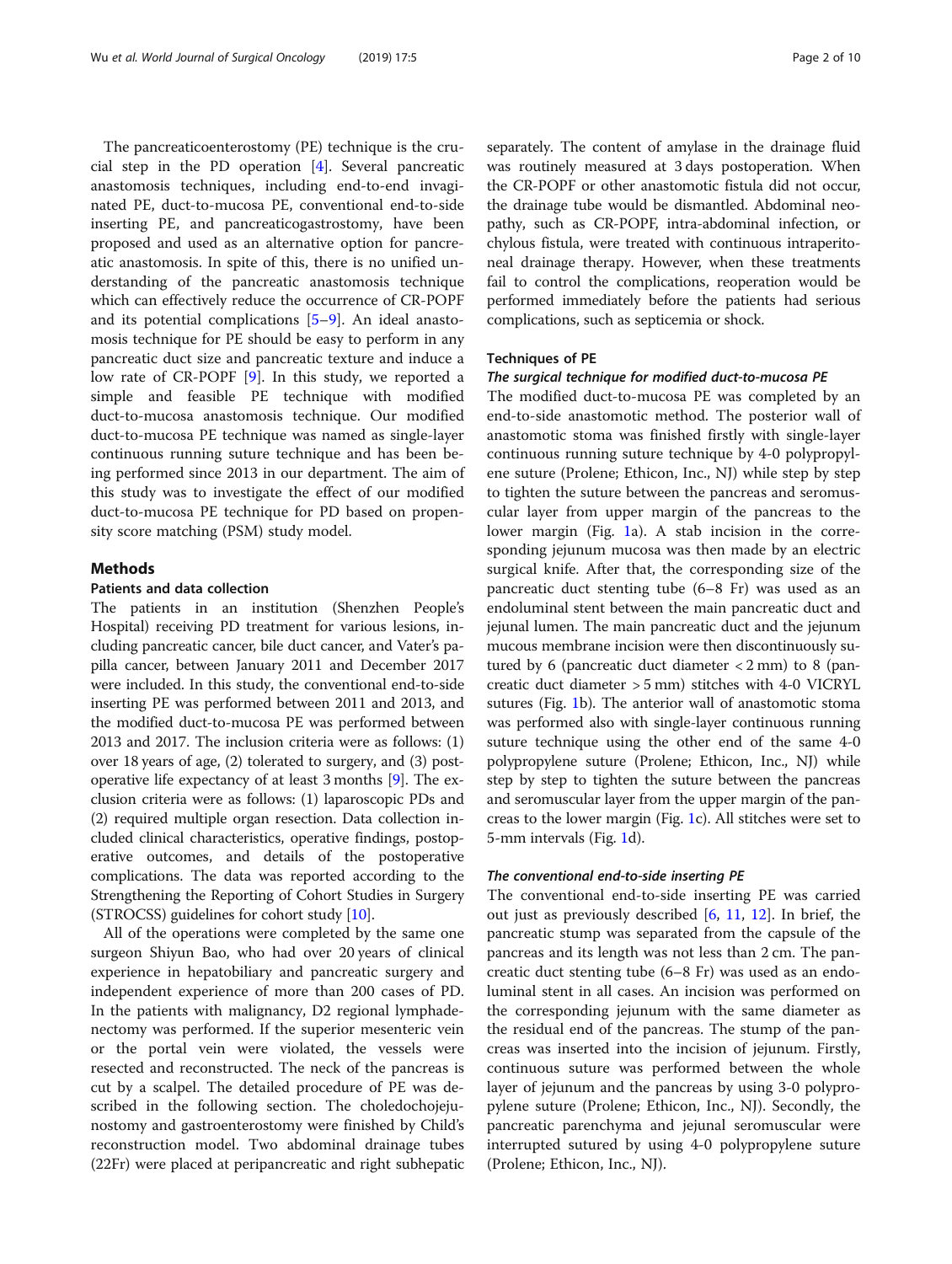<span id="page-2-0"></span>

### PSM analysis

To investigate the relationship between the surgical selection and the clinical outcomes, the clinical characteristics which significantly differed in the before PSM cohort (in Table [1\)](#page-3-0) were included in the PSM analysis [[11\]](#page-9-0) to eliminate the potentially confounding effect. In addition, the variables associated with the surgical options and the efficacy were also included in the PSM analysis. The variables included in the PSM analysis were performance status, gender, age, American Society of Anesthesiologists class (ASA), body mass index (BMI), previous laparotomy, jaundice, cholangitis, weight loss, tumor size, hemoglobin (HB), albumin (ALB), preoperative bile duct drainage, comorbidities, pancreatic duct diameter, and pancreatic texture. The selected variables were subjected to probit regression to produce the continuous propensity score (ranging 0 to 1). The nearest neighbor of 1:1 was matched between the patients in group A and group B, by which the miscellaneous factors in the patiens selection can be reduced, and the matched patients were screened for subsequent steps of analysis.

### Definition of postoperative complications

Postoperative complications score were determined according to the Clavien–Dindo classification [\[13](#page-9-0)]. CR-POPF was classified on the basis of the ISGPF (International Study Group of Pancreatic Fistula) 2016 criteria [[3\]](#page-9-0). Biliary fistula was defined as the abdominal drainage containing bile components which the total bilirubin level was higher than the normal level at 3 days postoperation. Chylous fistula was defined as the milky white appearance or triglyceride content of peritoneal drainage fluid exceeding 110 mg/dl. Delayed gastric emptying was defined as having to use a gastric tube for 7 or more days after the operation or the diagnosis was confirmed by digestive tract angiography. In-hospital mortality was defined as the death of the patient during hospitalization or within 30 days after the operation.

### Statistical analysis

Continuous data were indicated as mean ± standard deviation (SD) while categorical data were presented as number and percentage. Differences in categorical data between the two groups were determined by chi-square test or Fisher's exact test (if any expected value lower than 5 was found), and the differences between continuous data were tested by Mann-Whitney  $U$  test or Student's independent  $t$  test. The factors related to CR-POPF were determined by the logistic regression model. The statistical analysis was performed by SPSS 22.0 software for Windows (SPSS Inc., Chicago, IL, USA).  $P < 0.05$  was deemed to be statistically significant, two-tailed.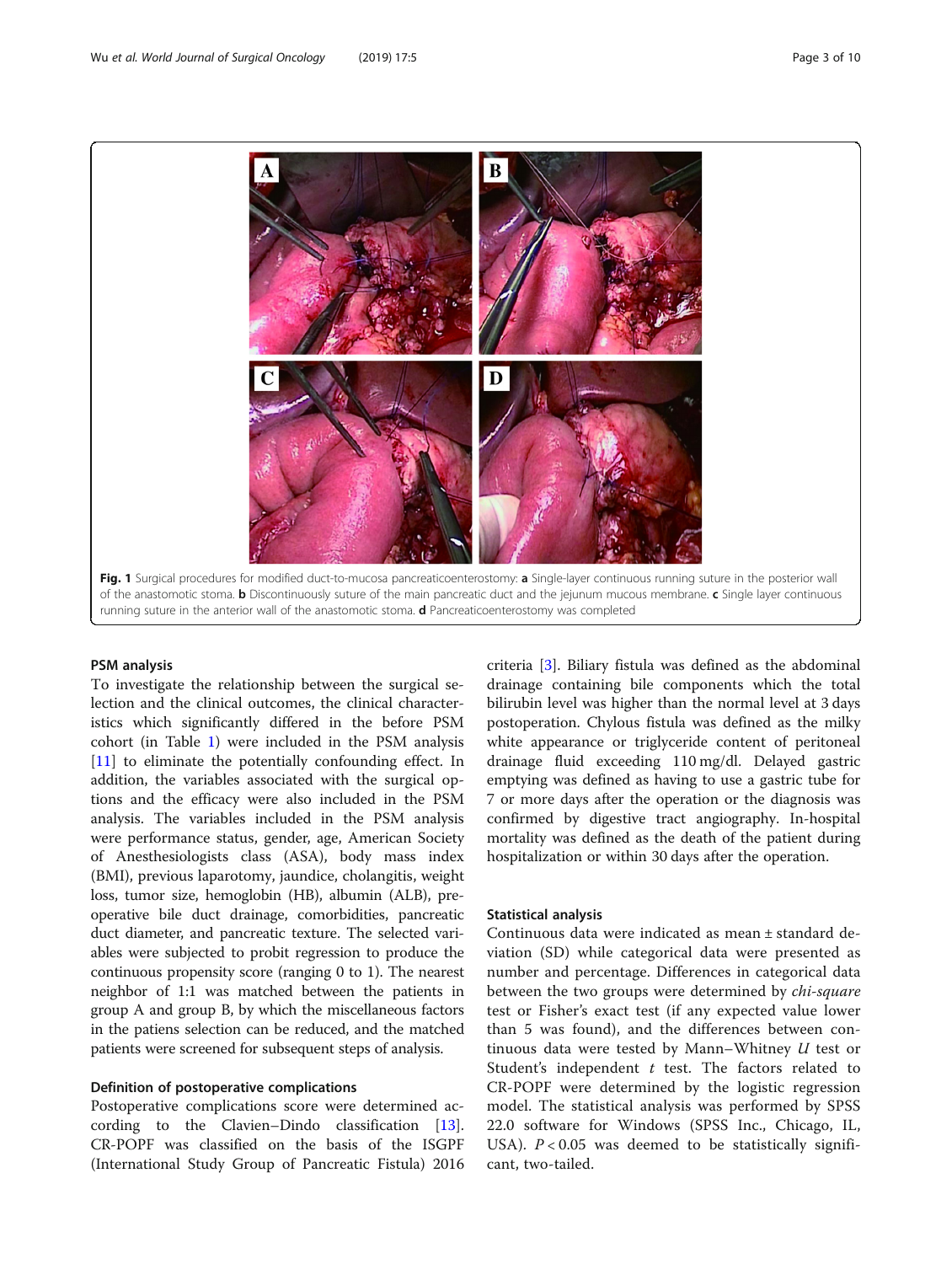<span id="page-3-0"></span>

| Variables                                                                                                                                                                                                                                                                                                                                                                                                                                                                                               | Group (before PSM) |                     |           | Group (after PSM) |                     |           |
|---------------------------------------------------------------------------------------------------------------------------------------------------------------------------------------------------------------------------------------------------------------------------------------------------------------------------------------------------------------------------------------------------------------------------------------------------------------------------------------------------------|--------------------|---------------------|-----------|-------------------|---------------------|-----------|
|                                                                                                                                                                                                                                                                                                                                                                                                                                                                                                         | A $(n = 124)$      | $B(n = 109)$        | $P$ value | A $(n = 82)$      | $B(n = 82)$         | $P$ value |
| Performance status (0:1:2)                                                                                                                                                                                                                                                                                                                                                                                                                                                                              | 119:5:0            | 105:4:0             | 0.580     | 78:4:0            | 80:2:0              | 0.682     |
| Gender (female/male)                                                                                                                                                                                                                                                                                                                                                                                                                                                                                    | 50:74              | 58:51               | 0.033     | 37:45             | 39:43               | 0.754     |
| Age (years), $n$ (%)                                                                                                                                                                                                                                                                                                                                                                                                                                                                                    |                    |                     |           |                   |                     |           |
| < 45                                                                                                                                                                                                                                                                                                                                                                                                                                                                                                    | 10(8.1)            | 2(1.8)              | 0.037     | 8(9.8)            | 1(1.2)              | 0.696     |
| $45 - 55$                                                                                                                                                                                                                                                                                                                                                                                                                                                                                               | 38 (30.6)          | 28 (25.7)           |           | 23 (28.0)         | 27 (32.9)           |           |
| $56 - 65$                                                                                                                                                                                                                                                                                                                                                                                                                                                                                               | 50 (40.3)          | 61(56.0)            |           | 34 (41.5)         | 43 (52.4)           |           |
| $>65$                                                                                                                                                                                                                                                                                                                                                                                                                                                                                                   | 26 (21.0)          | 18 (16.5)           |           | 17(20.7)          | 11(13.4)            |           |
| ASA, n (%)                                                                                                                                                                                                                                                                                                                                                                                                                                                                                              |                    |                     |           |                   |                     |           |
| $\overline{\phantom{a}}$                                                                                                                                                                                                                                                                                                                                                                                                                                                                                | 120 (96.8)         | 105 (96.3)          | 0.566     | 78 (95.1)         | 82 (97.6)           | 0.405     |
| $\label{eq:1} \prod_{i=1}^n \alpha_i \left  \frac{1}{n} \right  \alpha_i \left  \frac{1}{n} \right  \alpha_i \left  \frac{1}{n} \right  \alpha_i \left  \frac{1}{n} \right  \alpha_i \left  \frac{1}{n} \right  \alpha_i \left  \frac{1}{n} \right  \alpha_i \left  \frac{1}{n} \right  \alpha_i \left  \frac{1}{n} \right  \alpha_i \left  \frac{1}{n} \right  \alpha_i \left  \frac{1}{n} \right  \alpha_i \left  \frac{1}{n} \right  \alpha_i \left  \frac{1}{n} \right  \alpha_i \left  \frac{1}{n$ | 4(3.2)             | 4(3.7)              |           | 4(4.9)            | 2(2.4)              |           |
| $\ensuremath{\mathsf{III}}\xspace$                                                                                                                                                                                                                                                                                                                                                                                                                                                                      | 0                  | $\mathbf 0$         |           | $\mathbf 0$       | $\mathsf{O}\xspace$ |           |
| IV.V                                                                                                                                                                                                                                                                                                                                                                                                                                                                                                    | 0                  | $\mathsf{O}\xspace$ |           | $\mathbf 0$       | 0                   |           |
| BMI (kg/m <sup>2</sup> ), n (%)                                                                                                                                                                                                                                                                                                                                                                                                                                                                         |                    |                     |           |                   |                     |           |
| $< 24\,$                                                                                                                                                                                                                                                                                                                                                                                                                                                                                                | 90 (54.2)          | 76 (45.8)           | 0.037     | 64 (78.0)         | 60 (73.2)           | 0.502     |
| $24 - 28$                                                                                                                                                                                                                                                                                                                                                                                                                                                                                               | 33 (60.0)          | 22 (40.0)           |           | 17(20.7)          | 21 (25.6)           |           |
| >28                                                                                                                                                                                                                                                                                                                                                                                                                                                                                                     | 11(91.7)           | 1(8.3)              |           | 1(1.2)            | 1(1.2)              |           |
| Previous laparotomy, n (%)                                                                                                                                                                                                                                                                                                                                                                                                                                                                              | 5(4.0)             | 14 (12.8)           | 0.014     | 5(6.1)            | 7(8.5)              | 0.549     |
| Jaundice, n (%)                                                                                                                                                                                                                                                                                                                                                                                                                                                                                         | 50 (40.3)          | 66 (60.6)           | 0.002     | 47 (57.3)         | 44 (53.7)           | 0.637     |
| Cholangitis, n (%)                                                                                                                                                                                                                                                                                                                                                                                                                                                                                      | 33 (26.6)          | 44 (40.4)           | 0.026     | 29 (35.4)         | 30 (36.6)           | 0.871     |
| Weight loss, n (%)                                                                                                                                                                                                                                                                                                                                                                                                                                                                                      | 38 (44.2)          | 48 (55.8)           | 0.035     | 29 (35.4)         | 28 (34.1)           | 0.870     |
| Tumor size, n (%)                                                                                                                                                                                                                                                                                                                                                                                                                                                                                       |                    |                     |           |                   |                     |           |
| $< 2$ cm                                                                                                                                                                                                                                                                                                                                                                                                                                                                                                | 44 (35.5)          | 29 (26.6)           | 0.026     | 25 (30.5)         | 22 (26.8)           | 0.869     |
| $2-4$ cm                                                                                                                                                                                                                                                                                                                                                                                                                                                                                                | 56 (45.2)          | 68 (62.4)           |           | 47 (57.3)         | 49 (59.8)           |           |
| $>4$ cm                                                                                                                                                                                                                                                                                                                                                                                                                                                                                                 | 24 (19.4)          | 12(11.0)            |           | 10(12.2)          | 11(13.4)            |           |
| HB (g/L), n (%)                                                                                                                                                                                                                                                                                                                                                                                                                                                                                         |                    |                     |           |                   |                     |           |
| $\geq 10$                                                                                                                                                                                                                                                                                                                                                                                                                                                                                               | 111 (89.5)         | 91 (83.5)           | 0.176     | 74 (90.2)         | 71 (86.6)           | 0.464     |
| < 10                                                                                                                                                                                                                                                                                                                                                                                                                                                                                                    | 13 (10.5)          | 18 (16.5)           |           | 8(9.8)            | 11(13.4)            |           |
| ALB (g/L), n (%)                                                                                                                                                                                                                                                                                                                                                                                                                                                                                        |                    |                     |           |                   |                     |           |
| $\geq 35$                                                                                                                                                                                                                                                                                                                                                                                                                                                                                               | 90 (72.6)          | 63 (57.8)           | 0.018     | 54 (65.9)         | 51 (62.2)           | 0.625     |
| $< 35\,$                                                                                                                                                                                                                                                                                                                                                                                                                                                                                                | 34 (27.4)          | 46 (42.2)           |           | 28 (34.1)         | 31 (37.8)           |           |
| Preoperative bile duct drainage, n (%)                                                                                                                                                                                                                                                                                                                                                                                                                                                                  | 30 (24.2)          | 40 (36.7)           | 0.038     | 27 (32.9)         | 26 (31.7)           | 0.867     |
| Comorbidities, n (%)                                                                                                                                                                                                                                                                                                                                                                                                                                                                                    |                    |                     |           |                   |                     |           |
| Diabetes                                                                                                                                                                                                                                                                                                                                                                                                                                                                                                | 18 (14.5)          | 28 (25.7)           | 0.033     | 13 (15.9)         | 16 (19.5)           | 0.539     |
| Respiratory disease                                                                                                                                                                                                                                                                                                                                                                                                                                                                                     | 11(8.9)            | 12 (11.0)           | 0.585     | 6(7.3)            | 6(7.3)              | > 0.999   |
| Ischemic heart disease                                                                                                                                                                                                                                                                                                                                                                                                                                                                                  | 10(8.1)            | 8(7.3)              | 0.836     | 7(8.5)            | 6(7.3)              | 0.773     |
| Hypertension                                                                                                                                                                                                                                                                                                                                                                                                                                                                                            | 40 (32.3)          | 30(27.5)            | 0.431     | 22 (26.8)         | 23 (28.0)           | 0.861     |
| Pancreatic duct diameter, n (%)                                                                                                                                                                                                                                                                                                                                                                                                                                                                         |                    |                     |           |                   |                     |           |
| $<$ 3 mm                                                                                                                                                                                                                                                                                                                                                                                                                                                                                                | 19 (15.3)          | 30(27.5)            | 0.023     | 14(17.1)          | 16 (19.5)           | 0.686     |
| $\geq$ 3 mm                                                                                                                                                                                                                                                                                                                                                                                                                                                                                             | 105 (84.7)         | 79 (72.5)           |           | 68 (82.9)         | 66 (80.5)           |           |
| Pancreas texture, n (%)                                                                                                                                                                                                                                                                                                                                                                                                                                                                                 |                    |                     |           |                   |                     |           |
| Soft                                                                                                                                                                                                                                                                                                                                                                                                                                                                                                    | 37 (29.8)          | 35 (32.1)           | 0.708     | 22 (26.8)         | 23 (28.0)           | 0.861     |
| Firm                                                                                                                                                                                                                                                                                                                                                                                                                                                                                                    | 87 (70.2)          | 74 (67.9)           |           | 60 (73.2)         | 59 (72.0)           |           |

PSM propensity score matching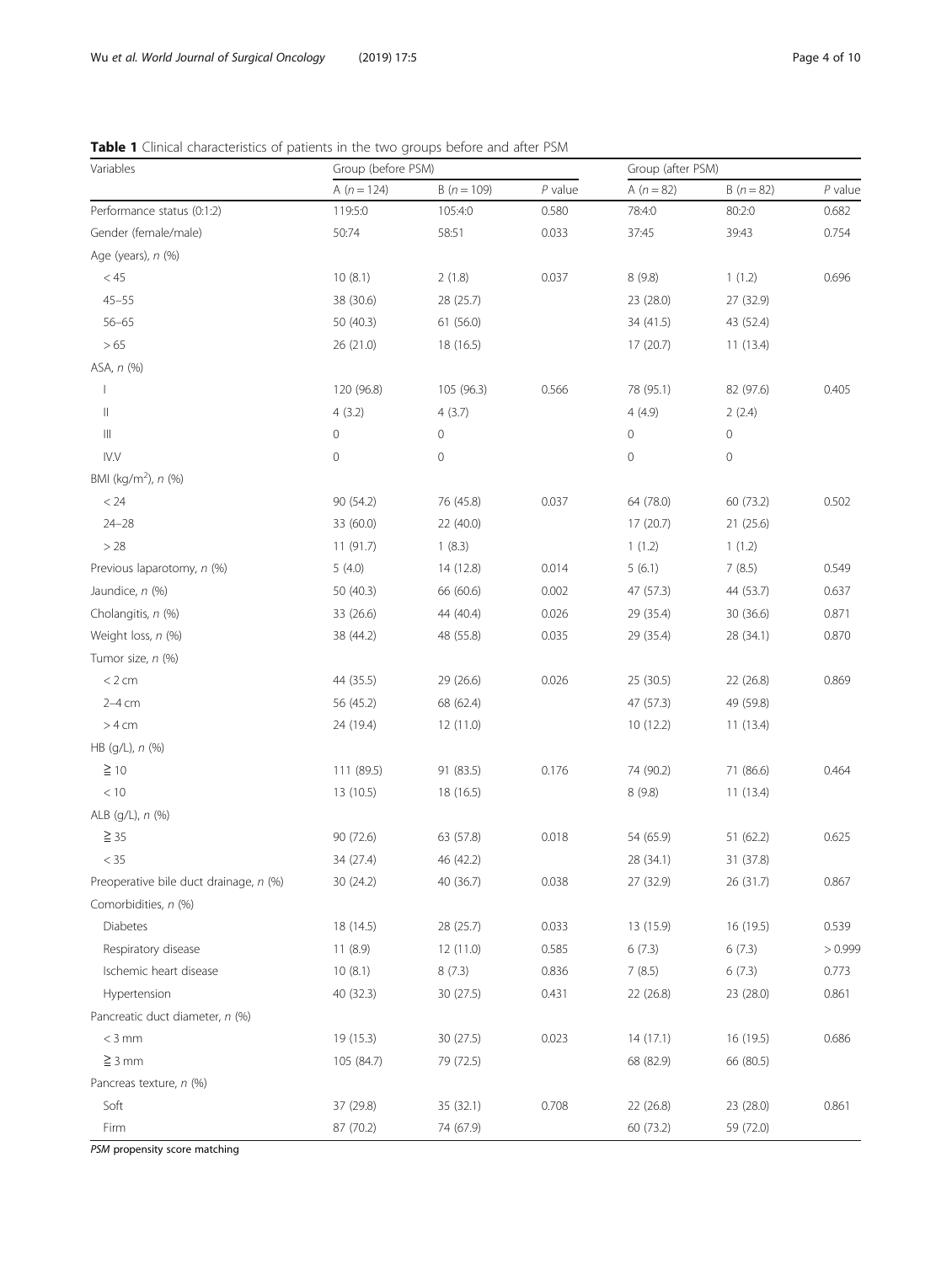### Results

### Clinical characteristics of patients before and after PSM

Before PSM, there were 233 patients who met the standard of research participated in the study. Of these, 124 patients (74 males and 50 females) received our modified duct-to-mucosa PE, and 109 sufferers (51 males and 58 females) underwent the conventional end-to-side inserting PE. The two groups had comparable performance status, ASA, levels of HB, respiratory disease, ischemic heart disease, hypertension, and pancreas texture (all  $P > 0.05$ ). However, there were significant differences in gender, age, BMI, previous laparotomy, jaundice, cholangitis, weight loss, tumor size, levels of ALB, preoperative bile duct drainage, diabetes, and pancreatic duct diameter between the two groups (all  $P < 0.05$ ). After PSM, there was effectively balance in the factors with dominant differences before propensity matching. The PSM was performed successfully to generate 82 pairs of matched patients from the two groups. There was no significant difference in all parameters between the groups (Table [1\)](#page-3-0).

### Operative findings and postoperative outcomes in the PSM model

The operative time of group A was shorter than that of group B  $(214.6 + 28.5 \text{ min} \text{ vs. } 229.8 + 26.5 \text{ min}, P < 0.001)$ , because of the significant shorter PE time in group A (9.3  $\pm$  1.8 min vs. 21.5  $\pm$  2.8 min, P < 0.001). There were no significant differences in blood loss, delayed gastric emptying, and ICU transfer between the two groups  $(P > 0.05)$ . Intra-operative blood transfusion of group A was significantly less than that of group B ( $P = 0.025$ ). In group A, the postoperative hospital stay was significantly shortened  $(P = 0.008)$ , which was similar to the patients before PSM (group A vs. B,  $15.6 \pm 3.2$  vs.  $18.2 \pm 5.6$ ;  $P < 0.001$ ). According to the final pathological diagnosis, there was no significant difference between the groups  $(P > 0.05)$  (Table 2).

### Postoperative complications in the PSM model

Table [3](#page-5-0) reported the details of postoperative complications on the basis of the Clavien–Dindo scale. In the group B, there were 2 patients died during hospitalization and 1 patient died within 90 days after the operation. Among them, 2 patients succumbed to multiple organ failure, and the other one died of post-pancreatectomy hemorrhage. The postoperative complications (Clavien–Dindo classification grade I–II), such as in post-pancreatectomy hemorrhage, GI anastomotic fistula, chylous fistula, septicemia, gastrointestinal hemorrhage, and readmission, were not significantly different between the two groups (all  $P > 0.05$ ). However, group A was superior to group B in the

| Table 2 Operative findings and postoperative outcomes in PSM model |  |  |  |  |
|--------------------------------------------------------------------|--|--|--|--|
|--------------------------------------------------------------------|--|--|--|--|

| Operative time (min)                            | Group A $(n = 82)$ | Group B $(n = 82)$ | $P$ value |
|-------------------------------------------------|--------------------|--------------------|-----------|
|                                                 | $214.6 \pm 28.5$   | $229.8 \pm 26.5$   | < 0.001   |
| Pancreaticoenterostomy time (min)               | $9.3 \pm 1.8$      | $21.5 \pm 2.8$     | < 0.001   |
| Blood loss (ml)                                 | $314.4 \pm 147.6$  | $349.9 \pm 132.4$  | 0.107     |
| Intra-operative blood transfusion (ml), $n$ (%) |                    |                    |           |
| None                                            | 44 (53.7)          | 27 (32.9)          | 0.025     |
| $\leq 600$                                      | 17(20.7)           | 27 (32.9)          |           |
| >600                                            | 21(25.6)           | 28 (34.1)          |           |
| Delayed gastric emptying, n (%)                 | 4(4.9)             | 9(11.0)            | 0.148     |
| ICU transfer, $n$ (%)                           | 4(4.9)             | 6(7.3)             | 0.514     |
| Postoperative hospital stay (days)              | $15.1 \pm 2.8$     | $17.74 \pm 4.9$    | 0.008     |
| Final diagnosis, n (%)                          |                    |                    |           |
| Pancreatic cancer                               | 42 (51.2)          | 33 (40.2)          | 0.158     |
| Bile duct cancer                                | 7(8.5)             | 7(8.5)             | > 0.999   |
| Intraductal papillary mucinous neoplasm         | 8(9.8)             | 9(11.0)            | 0.798     |
| Vater's papilla cancer                          | 5(6.1)             | 4(4.9)             |           |
| Neuroendocrine tumor                            | 4(4.9)             | 6(7.3)             | 0.514     |
| Metastasis from other organs                    | 6(7.3)             | 5(6.1)             | 0.755     |
| <b>GIST</b>                                     | 1(1.2)             | 3(3.7)             | 0.620     |
| Chronic pancreatitis                            | 1(1.2)             | 6(7.3)             | 0.053     |
| Solid pseudopapillary tumor                     | 6(7.3)             | 6(7.3)             | > 0.999   |
| Duodenal cancer                                 | 2(2.4)             | 3(3.7)             | 0.650     |

PSM propensity score matching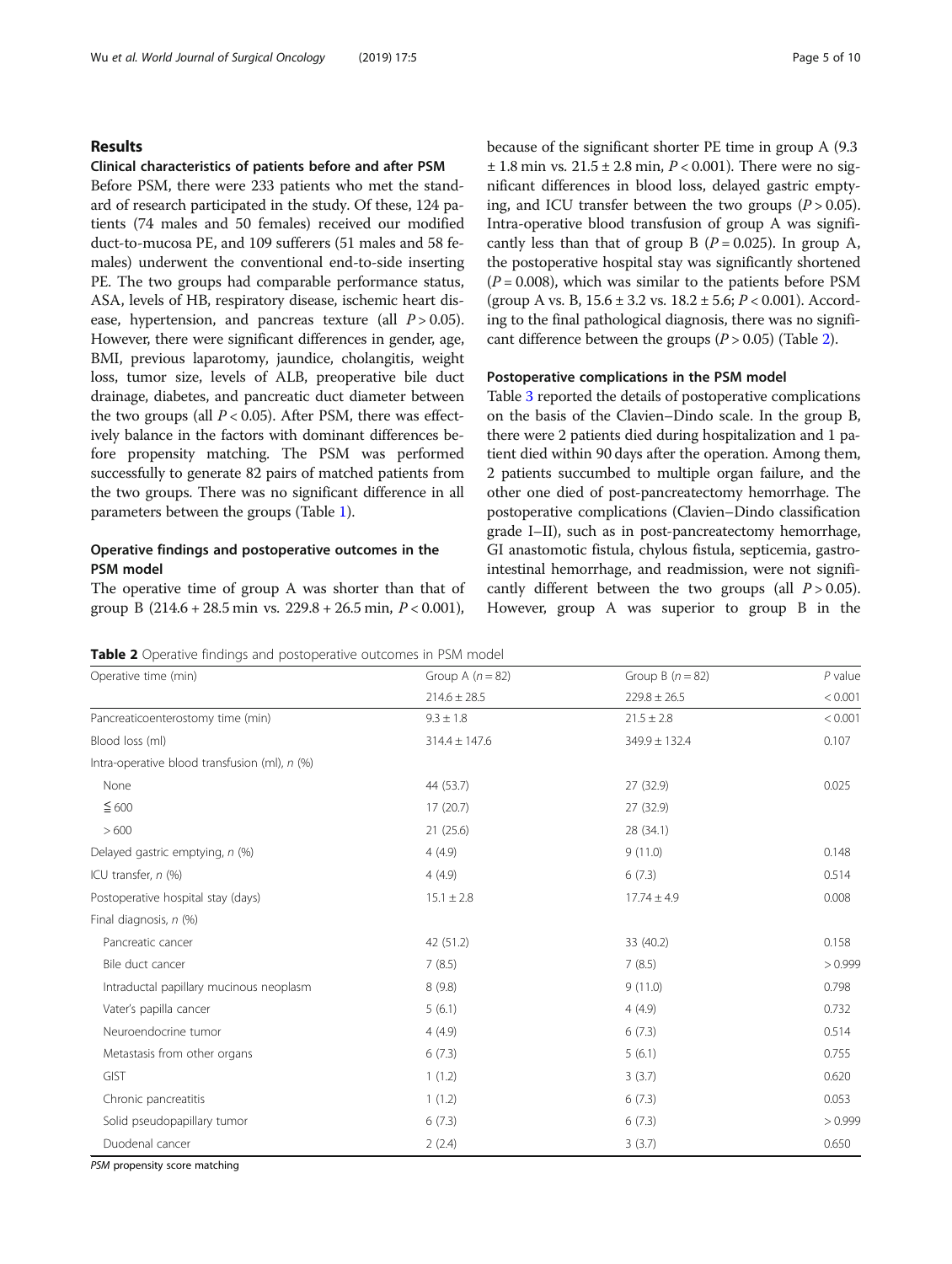|                                            | Group A $(n = 82)$  | Group B $(n = 82)$ | $P$ value |
|--------------------------------------------|---------------------|--------------------|-----------|
| Biochemical leak, n (%)                    | 15(18.3)            | 21(25.6)           | 0.258     |
| $CR-POPF, n$ (%)                           | 1(1.2)              | 12 (19.5)          | < 0.001   |
| Grade B                                    | 1(1.2)              | 10(12.2)           | 0.005     |
| Grade C                                    | $\circ$             | 2(2.4)             | 0.497     |
| Post-pancreatectomy hemorrhage, n (%)      | $\mathbf 0$         | 4(4.9)             | 0.043     |
| GI anastomotic fistula, n (%)              | $\mathsf{O}\xspace$ | 2(2.4)             | 0.497     |
| Intra-abdominal infection, n (%)           | 3(3.7)              | 10(12.2)           | 0.043     |
| Chylous fistula, n (%)                     | 3(3.7)              | 1(1.2)             | 0.620     |
| Septicemia, n (%)                          | 1(1.2)              | 2(2.4)             | 0.556     |
| Gastrointestinal hemorrhage, n (%)         | 3(3.7)              | 1(1.2)             | 0.620     |
| Biliary fistula, n (%)                     | 2(2.4)              | 3(3.7)             | 0.650     |
| Organ failure, n (%)                       | 1(1.2)              | 2(2.4)             | 0.500     |
| In-hospital mortality                      | $\circ$             | 2(2.4)             | 0.497     |
| Readmission $(< 1$ month)                  | 1(1.2)              | 2(2.4)             | 0.500     |
| Mortality, 90 days                         | $\circ$             | 1(1.2)             | 0.316     |
| Clavien-Dindo classification               |                     |                    |           |
| Mild-moderate (grade I-II), n (%)          | 18 (22.0)           | 29 (35.4)          | 0.057     |
| Severe (grade III-V), n (%)                | 5(7.3)              | 14(17.1)           | 0.028     |
| Postoperative complications (total), n (%) | 23 (28.0)           | 43 (52.4)          | 0.001     |

<span id="page-5-0"></span>Table 3 Details of the postoperative complications in PSM model

PSM propensity score matching

occurrence of severe complications ( $P = 0.028$ ). In group A, only 5 patients had a severe complication at the Clavien–Dindo III level. By contrast, there were 14 patients with severe complications in group B, including 8 cases of Clavien–Dindo grade III, 5 cases of Clavien–Dindo grade IV, and 1 case of Clavien–Dindo grade V. In the unmatched cohort ( $n = 233$ ), there were more mild to moderate (grade I–II) cases in group B  $(n = 29, 26.6%)$  as compared with group A ( $n = 10, 8.1\%$ ), and more severe (grade III–V) cases [20.2% vs. 0.8%, both  $P < 0.01$ ). The incidence of biochemical leakage in group A was less than that in group B, but there is no apparent difference between the two groups. (18.3% vs. 25.6%;  $P = 0.258$ ). A total of 13 patients had CR-POPF. In group A, the incidence of CR-POPF was significantly less than in group B (1.2% vs. 19.5%,  $P < 0.001$ ). Furthermore, the incidence of grade B CR-POPF of group A was less than that of group B (1.2% vs. 12.2%,  $P = 0.005$ ). Nevertheless, the incidences of grade C CR-POPF were not significantly different between the two groups  $(0.0\% \text{ vs. } 2.4\%, P = 0.497)$ .

#### Risk factors for pancreatic fistula

After adjustment for the potential confounding factors, our modified duct-to-mucosa PE was associated with a lower risk of CR-POPF (OR, 0.11 [95% CI, 0.02–0.57]; P = 0.009) as compared with the conventional end-to-side inserting PE. Furthermore, the BMI 24 kg/m<sup>2</sup>-28 kg/m<sup>2</sup> (OR, 11.89 [95% CI, 2.14–65.94];  $P = 0.005$ ) or BMI > 28

kg/m<sup>2</sup> (OR, 49.39 [95% CI, 5.20–469.19];  $P < 0.001$ ), diabetes (OR, 10.54 [95% CI, 2.55–43.61];  $P = 0.001$ ), and pancreatic duct diameter (OR, 6.72 [95% CI, 1.33– 33.88];  $P = 0.021$ ) were identified as independent risk factors for CR-POPF in both univariate and multivariate analyses. The smaller the diameter of the pancreatic duct, the greater possibility of CR-POPF would be. For patients with a diameter of pancreatic duct less than 3 mm, the risk of CR-POPF was 8 of 41 (16.3%) as compared with 10 of 174 (5.4%) in those with diameter  $\geq 3$ mm ( $P = 0.029$ ). Patients with soft pancreas texture were more likely to have CR-POPF than those with firm pancreas texture ( $P = 0.018$ ). There were only 8 (5.0%) patients with firm pancreas texture who had CR-POPF compared with 10 (13.9%) patients who had a soft pancreas, respectively. (Table [4\)](#page-6-0).

The logistic regression model of PSM cohorts was also been analyzed. As shown in Table [5,](#page-7-0) in the univariate results, the PE approach, diabetes, and neoplastic variables were significant and had a similar distribution to the cohorts before PSM. However, only diabetes and neoplastic variables were significant in the multivariate model, and it seems that patients with diabetes and without neoplastic variables were more likely to have CR-POPF (Table [5](#page-7-0)).

### **Discussion**

This study compared perioperative effects of our modified duct-to-mucosa PE and conventional end-to-side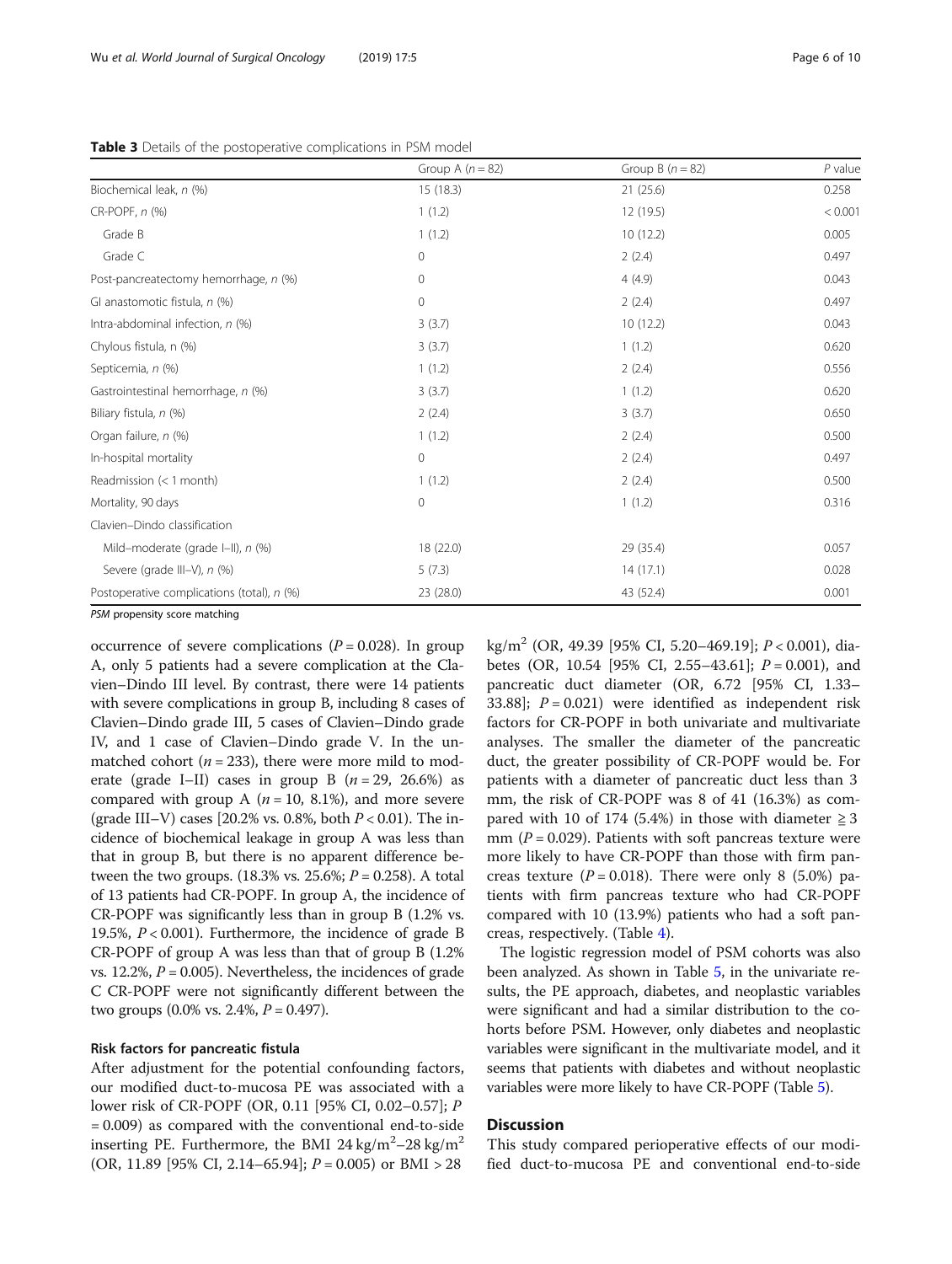| Variable                  | Univariate          | Multivariate           |           |                         |           |
|---------------------------|---------------------|------------------------|-----------|-------------------------|-----------|
|                           | With CR-POPF, n (%) | Without CR-POPF, n (%) | $P$ value | Relative risk (95% CI)  | $P$ value |
| PE approach               |                     |                        | < 0.001   |                         | 0.009     |
| End-to-side               | 17 (15.6)           | 92 (84.4)              |           | $\mathbf{1}$            |           |
| Duct-to-mucosa            | 1(0.8)              | 123 (99.2)             |           | $0.11(0.02 - 0.57)$     |           |
| BMI ( $kg/m2$ )           |                     |                        | < 0.001   |                         | < 0.001   |
| < 24                      | 5(3.0)              | 161 (97.0)             |           | Ref.                    |           |
| $24 - 28$                 | 6(10.9)             | 49 (89.1)              |           | 11.89 (2.14-65.94)      | 0.005     |
| > 28                      | 7(58.3)             | 5(41.7)                |           | 49.39 (5.20-469.19)     | < 0.001   |
| Diabetes                  |                     |                        | < 0.001   |                         | 0.001     |
| No                        | 6(3.2)              | 181 (96.8)             |           | 1                       |           |
| Yes                       | 12(26.1)            | 34 (73.9)              |           | 10.54 (2.55-43.61)      |           |
| Final diagnosis           |                     |                        | 0.016     |                         | 0.324     |
| Pancreatic cancer         | 6(4.3)              | 134 (95.7)             |           | 1                       |           |
| Other pathologic findings | 12 (12.9)           | 81 (87.1)              |           | $2.24(0.45 - 11.10)$    |           |
| Pancreas texture          |                     |                        | 0.018     |                         | 0.480     |
| Firm                      | 8(5.0)              | 153 (95.0)             |           | 1                       |           |
| Soft                      | 10 (13.9)           | 62 (86.1)              |           | $1.81(0.35 - 9.45)$     |           |
| Pancreatic duct diameter  |                     |                        | 0.029     |                         | 0.021     |
| $\geq$ 3 mm               | 10(5.4)             | 174 (94.6)             |           | $\mathbf{1}$            |           |
| $<$ 3 mm                  | 8(16.3)             | 41 (83.7)              |           | 6.72 (1.33-33.88)       |           |
| Neoplastic                |                     |                        | 0.175     |                         | 0.865     |
| No                        | 2(20.0)             | 8(80.0)                |           | 1                       |           |
| Yes                       | 16(7.2)             | 207 (92.8)             |           | $0.73$ $(0.02 - 26.69)$ |           |

<span id="page-6-0"></span>Table 4 Logistic regression model for CR-POPF occurrence in 233 unmatched patients

inserting PE for PD. Despite the retrospective design of this study, the patient's factors were controlled by PSM analysis and all operations were performed by the same surgeon. The clinical characteristics of patients and surgical conditions for PE in the two groups, such as the pancreatic texture and diameter of the pancreatic duct, were well balanced by using the PSM method. Therefore, this study still can provide evidence to assess the efficacy of our modified duct-to-mucosa PE techniques. PE is the committed step in the PD. Although some random studies and meta-analysis have been carried out, there is no evidence or guidelines on how to establish the best PE after PD [\[2](#page-9-0)–[4](#page-9-0), [6](#page-9-0)–[8,](#page-9-0) [14](#page-9-0), [15\]](#page-9-0). In recent 20 years, despite a significant decline in surgical mortality, the incidence of postoperative complications remains high (about 50%), and the incidence of serious complications of PD is relatively unchanged [[16\]](#page-9-0). The postoperative complications rate is a significant difference based on the ISGPF diagnostic criteria [[3\]](#page-9-0). In a first-class Chinese hospital (the annual case of PD is about 200), Liu et al. have reported that the overall incidence of pancreatic fistula was 64%, of which 33% was CR-POPF [\[17\]](#page-9-0). In this study, the incidence of CR-POPF in group B was 19.5%, suggesting that our overall surgical skill level of conventional PE techniques from 2011 to 2013 was comparable with that of the large Chinese hospital. However, our incidence of CR-POPF was still higher than that of other reports  $(11.2%)$  [[11\]](#page-9-0).

Of our paired matched patients, biochemical leakage did not significantly differ among the regimens ( $P =$ 0.258). However, the incidence of CR-POPF in group A (1.2%) was significantly lower than that reported by Mc-Millan etal. [[11](#page-9-0)]. CR-POPF is the main cause of morbidity and mortality after PD [\[3](#page-9-0)]. This could also explain the lower postoperative complications  $(P = 0.001)$  in group A ( $P = 0.001$ ) and a shorter postoperative stay ( $P$ = 0.008). There are numerous risk factors associated with the occurrence of pancreatic leakage: (1) systemic factors, including gerontism, aurigo, and cacotrophy; (2) surgical factors, including intraoperative hemorrhage, lengthening of operation time, operation mode, pancreatic texture, the diameter of the pancreatic duct, and PE technique  $[18]$ . Among them, PE technique is the most crucial factor. To prevent pancreatic fistula, different types of surgical techniques to treat the residual end of the pancreas have been proposed  $[1-4, 6-8, 14, 15]$  $[1-4, 6-8, 14, 15]$  $[1-4, 6-8, 14, 15]$  $[1-4, 6-8, 14, 15]$  $[1-4, 6-8, 14, 15]$  $[1-4, 6-8, 14, 15]$  $[1-4, 6-8, 14, 15]$  $[1-4, 6-8, 14, 15]$  $[1-4, 6-8, 14, 15]$  $[1-4, 6-8, 14, 15]$  $[1-4, 6-8, 14, 15]$  $[1-4, 6-8, 14, 15]$ . However, the efficacy of these techniques remains controversial, and no one is better than other methods [\[18](#page-9-0)].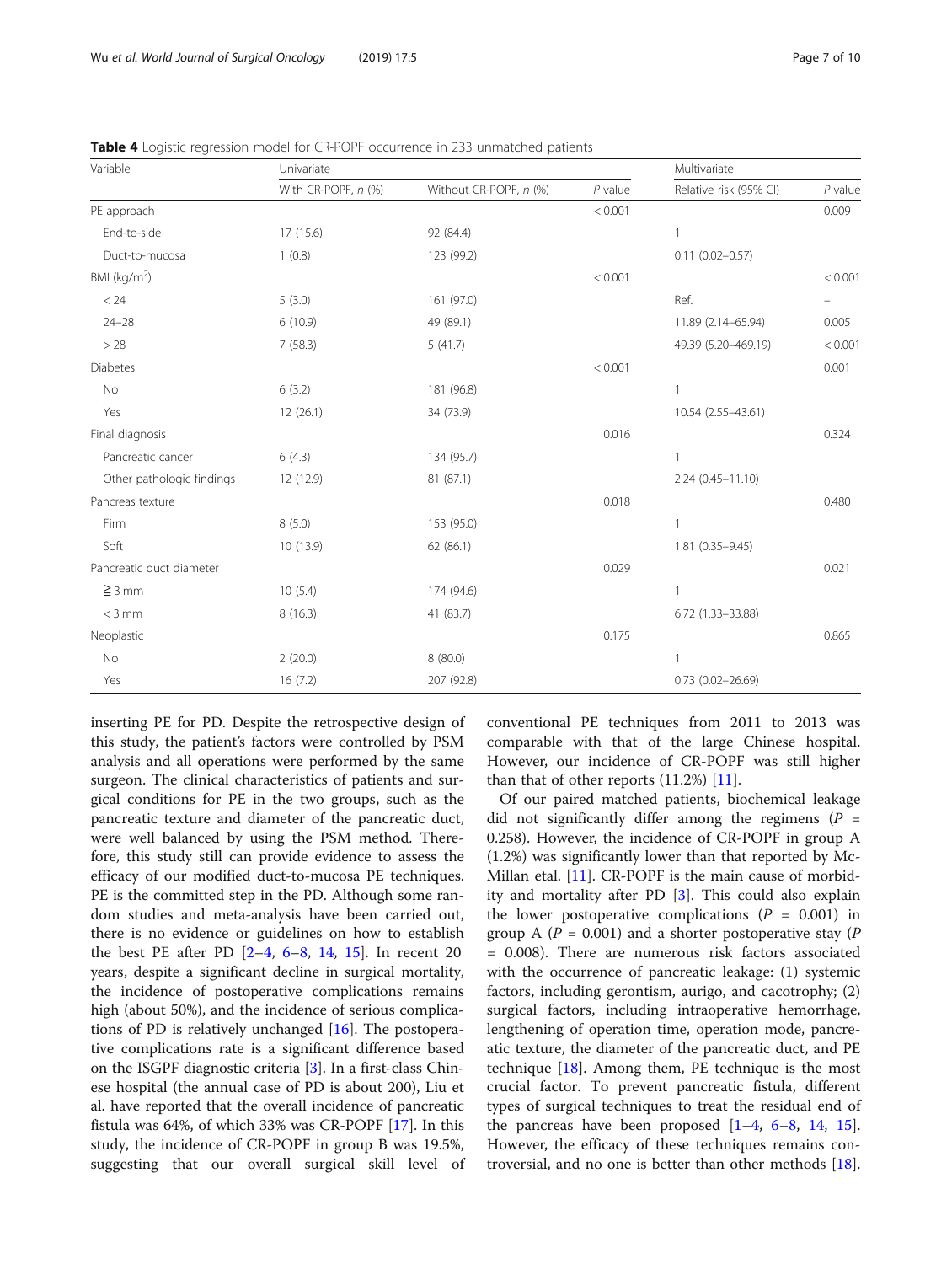| Variable                  | Univariate          | Multivariate           |           |                        |           |
|---------------------------|---------------------|------------------------|-----------|------------------------|-----------|
|                           | With CR-POPF, n (%) | Without CR-POPF, n (%) | $P$ value | Relative risk (95% CI) | $P$ value |
| PE approach               |                     |                        | 0.034     |                        | 0.156     |
| End-to-side               | 8 (9.8)             | 74 (90.2)              |           | 1                      |           |
| Duct-to-mucosa            | 1(1.2)              | 81 (98.8)              |           | $0.19(0.02 - 1.88)$    |           |
| BMI ( $kg/m2$ )           |                     |                        | 0.090     |                        | 0.030     |
| < 24                      | 4(3.2)              | 120 (96.8)             |           |                        |           |
| $24 - 28$                 | 5(13.2)             | 33 (86.8)              |           | 15.75 (2.04-121.40)    | 0.008     |
| > 28                      | 0(0.0)              | 2(100.0)               |           | $0.00$ $(0.00 - 0.00)$ | 1.000     |
| Diabetes                  |                     |                        | < 0.001   |                        | 0.005     |
| No                        | 3(2.2)              | 132 (97.8)             |           | 1                      |           |
| Yes                       | 6(20.7)             | 23(79.3)               |           | 14.01 (2.20-89.19)     |           |
| Final diagnosis           |                     |                        | 0.936     |                        | 0.791     |
| Pancreatic cancer         | 4(5.3)              | 71 (94.7)              |           |                        |           |
| Other pathologic findings | 5(5.6)              | 84 (94.4)              |           | $0.71(0.06 - 8.99)$    |           |
| Pancreas texture          |                     |                        | 0.707     |                        | 0.817     |
| Firm                      | 6(5.0)              | 113 (95.0)             |           |                        |           |
| Soft                      | 3(6.7)              | 42 (93.3)              |           | $0.75(0.07 - 8.38)$    |           |
| Pancreatic duct diameter  |                     |                        | 0.213     |                        | 0.114     |
| $\geq$ 3 mm               | 6(4.5)              | 128 (95.5)             |           | 1                      |           |
| $<$ 3 mm                  | 3(10.0)             | 27 (90.0)              |           | 5.39 (0.67-43.63)      |           |
| Neoplastic                |                     |                        |           |                        | 0.021     |
| No                        | 2(28.6)             | 5(71.4)                | 0.049     |                        |           |
| Yes                       | 7(4.5)              | 150 (95.5)             |           | $0.03$ (0.00-0.59)     |           |

<span id="page-7-0"></span>Table 5 Logistic regression model for CR-POPF occurrence in 164 matched patients

Bartoli et al. [\[19\]](#page-9-0) reported that postoperative pancreatic fistula occurred in end-to-side invagination PE was 26%, which was significantly higher than those of the duct-to-mucosa PE (16%). Peng et al. [[20](#page-9-0)] believed that Peng's binding PE was a safer and more efficient method. They also considered that pancreatic surgeons should master more than one type of PE techniques to deal with a different pancreatic stump. By contrast, Casadei et al. [\[21\]](#page-9-0) reported that Peng's binding PE cannot effectively reduce the occurrence of pancreatic fistula in the European population.

At present, there are two main PE methods: the "end- to-side inserting" PE technique and the "duct-to-mucosa" PE technique [\[12](#page-9-0), [18\]](#page-9-0). The end-to-side inserting PE is a relatively simple method, and the necrotic tissue and secretions can be drained into the intestines in time. Nevertheless, the transverse section of the pancreas is directly exposed to the intestinal cavity, which may lead to erosion or even life-threatening bleeding [[22\]](#page-9-0). Furthermore, cicatricial stenosis may develop in the pancreatic duct outlet [[7](#page-9-0), [9,](#page-9-0) [23](#page-9-0)]. The routine "duct-to-mucosa" PE has a good tissue fusion, but is a complicated operation. The technical requirement is high, and the surgeon needs a certain clinical experience. There is a

definite space between the pancreatic stump and the intestinal wall, and pancreatic juice or exudant of pancreatic stump may accumulate which can result in rupture of the anastomosis. When pancreatic duct diameter is less than 3 mm, the success rate of the "duct-to-mucosa" PE is reduced [[18,](#page-9-0) [24](#page-9-0)].

To reduce the incidence rate of CR-POPF, we developed a modified "duct-to-mucosa" PE with single-layer continuous running suture. We found that only 15 patients (18.3%) had a biochemical leak and 1 patient (1.2%) had grade B-type CR-POPF in the PSM model. No case of grade C-type CR-POPF was found in group A. Furthermore, compared with group B, the morbidity and mortality associated with pancreatic fistula were greatly reduced in group A. The severe postoperative complication (Clavien–Dindo grade > II) of group A was significantly lower than that of group B ( $P = 0.028$ ). The reason for the significant reduction of CR-POPF in the group A could be attributed to the following reasons: (1) No sufficient free anatomy is required for the pancreatic stump, thereby the risk of pancreatic injury is reduced. (2) There are fewer stitches and pinholes made in the pancreatic stump by means of monolayer continuous suture, which causes less damage to the pancreas. (3) The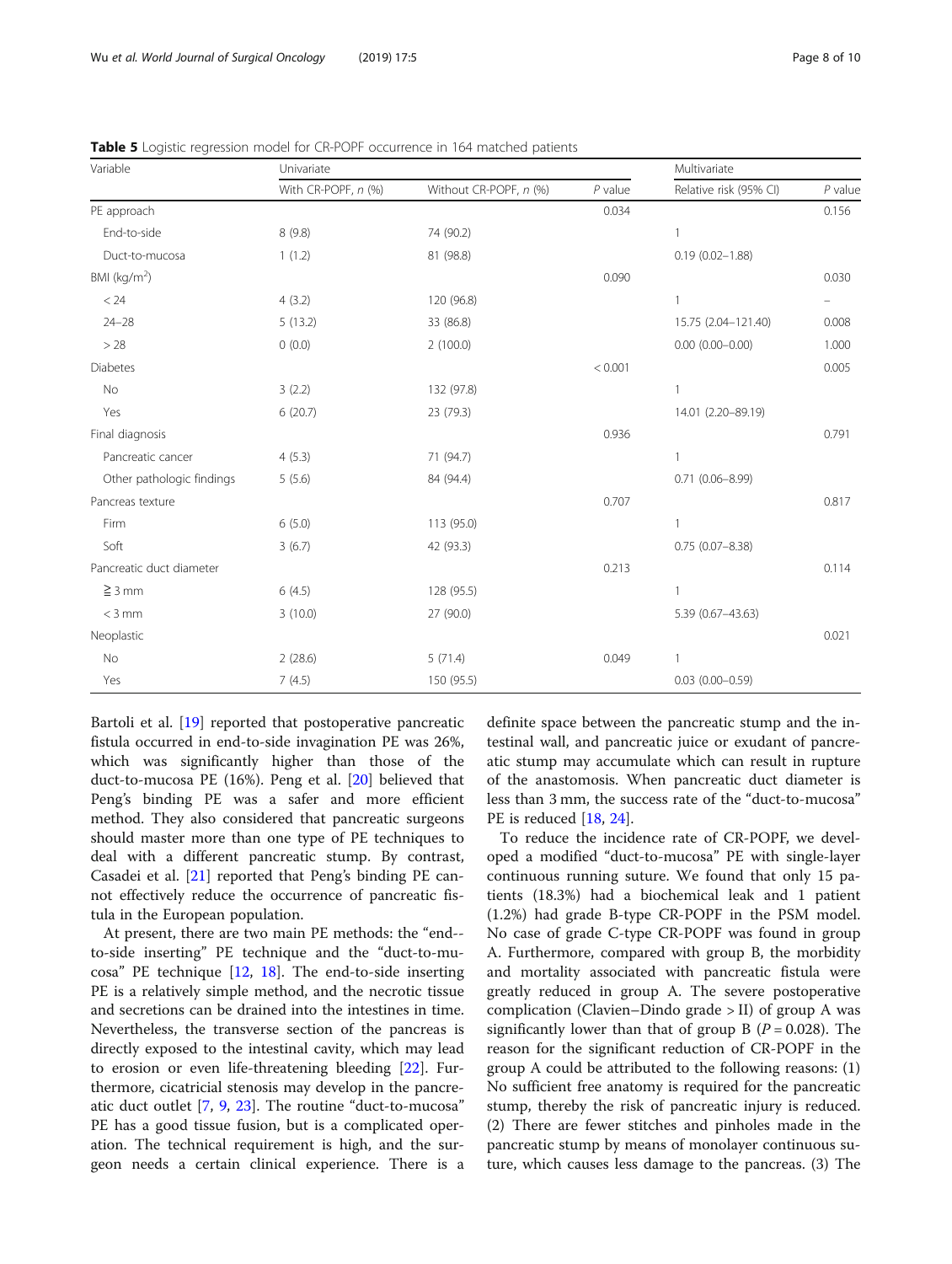anterior and posterior wall of the pancreatic stump was continuously sutured with the jejunum seromuscular layer, which can prevent leakage of succus pancreaticus from the pancreatic stump causing a pancreatic fistula. (4) The thickness of the pancreatic stump is no more a key factor, and the anastomosis is more in line with the physiological conditions. (5) With the continuous suture between the pancreatic stump and the jejunum seromuscular layer, the surface of the pancreatic stump was not easily eroding and bleeding. In our PSM series, only 4 cases of post-pancreatectomy hemorrhages were found in group B ( $P = 0.043$ ). (6) Our modified duct-to-mucosa PE is technically uncomplicated, easy to operate. Compared with the conventional end-to-side inserting PE, performing a PE using our modified technique only needed  $9.3 \pm 1.8$  min, which was greatly shorter than that of the PD  $(P < 0.001)$ .

In addition, the risk factors for pancreatic fistula have been reported [[5](#page-9-0)–[9](#page-9-0), [16,](#page-9-0) [25](#page-9-0)]. However, associated risk factors for CR-POPF after PD based on the ISGPF 2016 criteria have not yet been clarified [[3,](#page-9-0) [18\]](#page-9-0). As suggested by Babyak [\[26\]](#page-9-0), the number of independent variables included in the multivariate logistic regression models should be determined based on the number of events occurrences in the dependent variable. One independent variable could be included every 10–20 events occurrences in the dependent variable. In this study, the number of CR-POPF occurrences was 18, suggesting that only two independent variables could be included in the model. In this study, the variables controlled in the logistic regression model were chosen by clinical experiences and theoretical knowledge, which should keep the model stable simultaneously. Finally, we chose the following 6 variables controlled in the multivariate logistic regression model: PE approach, BMI, diabetes, final diagnosis, pancreas texture, and pancreatic duct diameter. The effect of our modified duct-to-mucosa PE on the occurrence of CR-POPF was tested in both the unmatched cohort (233 patients) and the matched cohort (164 patients) by logistic regression modeling. After the adjustment of the potential confounding factors, the PE approach was a significant factor in both univariate/ multivariate results before PSM and in the univariate results after PSM. However, the PE approach was not significant in the multivariate results after PSM ( $P = 0.114$ ), which may be attributed to the reduced sample size of after PSM cohort. However, the consistency among these all four models still indicated that PE approach was a potential factor associated with the occurrence of CR-POPF. On the other hand, the ISGPF recommends that an assessment of the risk factors of pancreatic fistula should take into account the pathological diagnosis [[3\]](#page-9-0). We found that it was a predictor based on the single or multiple variable analyses. Especially, the patients

with pancreatic cancer were less likely to have pancreatic fistula compared with those with other lesions (OR, 2.31 [95% CI, 1.47–6.05];  $P = 0.009$ ). Logistic regression analysis of our unmatched cohort also showed that CR-POPF was closely related to the factors including BMI, diabetes, pancreas texture, and pancreatic duct diameter. There are several limitations to this study. First, it is limited by its retrospective nature; however, the application of PSM analysis could effectively reduce the treatment selection bias. In addition, as a single-center study, there were some internal biases. The results from a single surgeon may be not representative enough. Furthermore, in this study, the conventional PE technique was performed between 2011 and 2013, and the modified duct-to-mucosa PE was performed between 2013 and 2017. It should be pointed out that the different surgical methods in the separated period may influence the outcome of surgical safety.

### Conclusions

In conclusion, this study compared the efficacy of our modified duct-to-mucosa PE and the conventional end-to-side inserting PE in the PD by using PSM analysis. The results show that our modified duct-to-mucosa PE technique is a feasible surgical procedure for PD, which has a good efficacy in terms of CR-POPF rate and other major perioperative outcomes as compared with the conventional end-to-side inserting PE, which may be a better surgical technique for the patients undergoing PD.

#### Abbreviations

ALB: Albumin; ASA: American Society of Anesthesiologists class; BMI: Body mass index; CI: Confidence intervals; CR-POPF: Clinically relevant postoperative pancreatic fistula; HB: Hemoglobin; ISGPF: International Study Group of Pancreatic Fistula; PD: Pancreatoduodenectomy; PE: Pancreaticoenterostomy; PSM: Propensity score matching; STROCSS: Strengthening the Reporting of Cohort Studies in Surgery

#### Acknowledgements

The authors wish to thank the department of anesthesiology of Shenzhen People's Hospital for their superb anesthetic technique and assistance with data of collection and analysis.

#### Funding

Science and Technology Innovation Foundation of Shenzhen (JCYJ20180209114645254).

#### Availability of data and materials

The datasets used or analyzed in the current study are available from the corresponding author on reasonable request.

#### Authors' contributions

TCW and GYH conceived and designed the experiments. SYB, TCW, and JGB performed the experiments. YSG analyzed the data. SWL contributed the reagents/materials/analysis tools. TCW and SYB wrote the paper. All authors read and approved the final manuscript.

#### Ethics approval and consent to participate

The Ethics Committee of The Second Medical College of Jinan University, Shenzhen People's Hospital approved this study. Each patient or family signed an informed consent form for surgery.